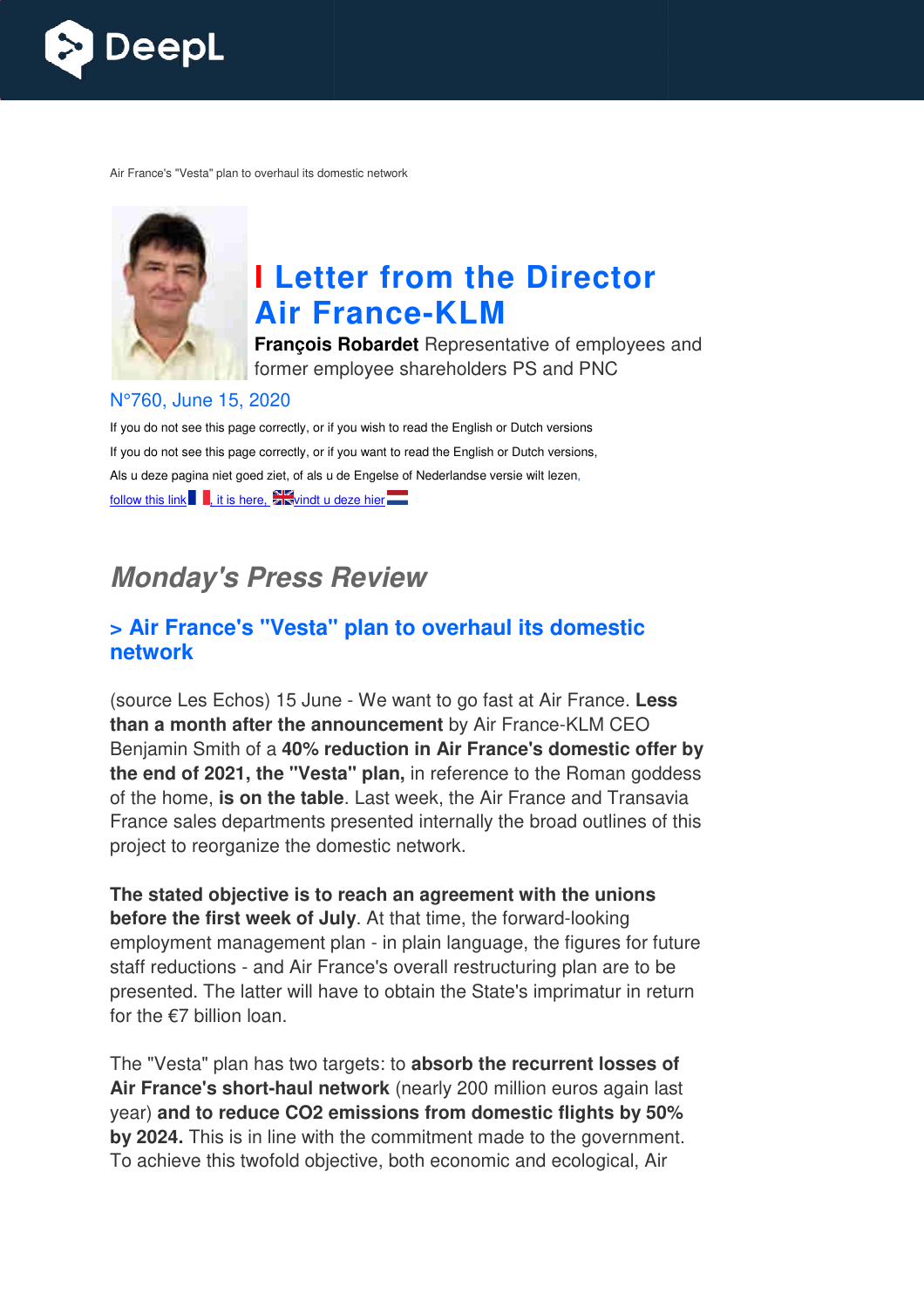France will be cutting back on its regional subsidiary Hop. A certain number of small, unprofitable routes will be eliminated, mainly on the inter-regional network. But also, and above all, a large part of its slots at Orly, or even its routes, will be transferred to Transavia France.

Eventually, **Hop's activity,** reduced to around thirty aircraft (compared with more than fifty before the crisis), **would be limited to supplying the hub at Roissy-CDG and the Lyon regional mini-hub** for interregional routes. **Transavia, for its part, will be able to launch new international and tourist routes from Orly**. The creation of Transavia France was, moreover, historically aimed at not giving up slots at Orly to easyJet.

**Some Air France routes with high traffic and a predominantly leisure clientele,** such as Orly/Biarritz and Orly/Montpellier, **could also be taken over by Transavia**. They would offer enough traffic to be operated profitably by Transavia's Boeing 737-800s, equipped with 189 seats. Some important Hop cross routes, such as Nantes/Marseille and Lyon/Nantes, could also be suitable. However, **such a transfer of activity will require the green light from SNPL,** the main Air France pilots' union, to lift the ban on Transavia's domestic routes.

The Air France brand will not disappear from Orly. As Ben Smith suggested in an interview with Les Echos, **Air France will continue to operate the "La Navette" service to Toulouse, Marseille and Nice, as well as** flights to the French Overseas Departments and Corsica. For these routes with high business traffic, the choice of frequencies still takes precedence over the search for the lowest fare, which therefore justifies Air France's decision to maintain the service.

On the other hand, services from Orly to Bordeaux, Nantes and Lyon seem doomed. As for the service to Montpellier, it could be taken over by Transavia from Orly, but with fewer frequencies, in order to be able to fill its Boeing 737-800s.

**This transfer of activity will result in significant staff reductions at Hop, as well as in the ranks of Air France ground staff at Orly and at provincial stopovers**. One of Transavia's cost differentials is based on the use of subcontractors for passenger handling and ground handling. No precise figures have yet been put forward, but internally, there is talk of a 30% reduction in ground staff.

**My comment:** This article is largely based on information published last week by the SNPL in a leaflet entitled "Air France / Transavia France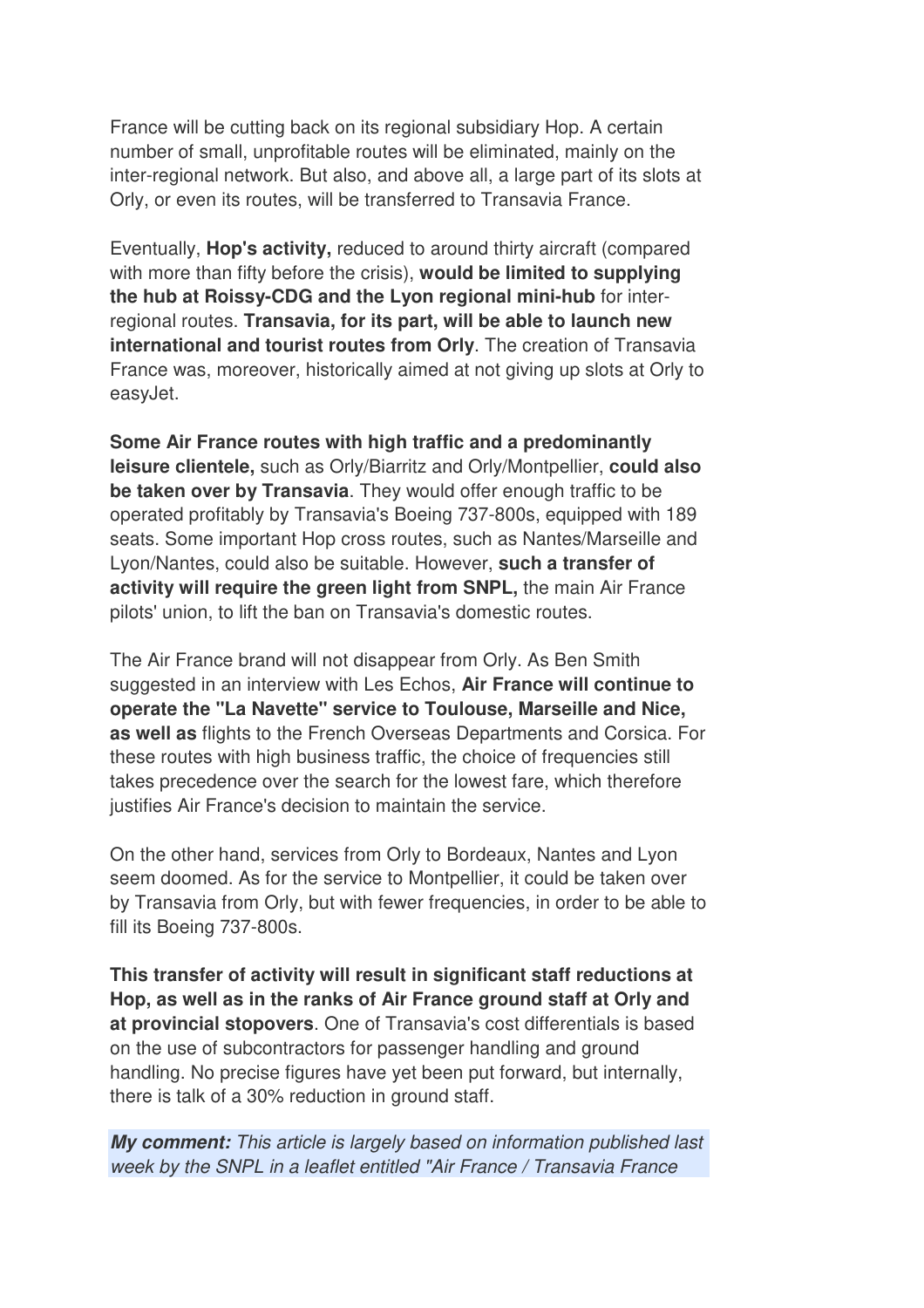domestic network negotiations" .

Negotiations between Air France management and Air France's main pilots' union have one objective: to enable the Air France group to reduce its net CO2 emissions on its domestic network by 50% by 2024 (compared to 2019), while hoping to reduce short-haul losses to zero.

#### How do you do it?

The Air France Group's domestic network is today operated by Air France and HOP (Transavia France only operates international routes). There are two levers for reducing CO2 emissions: . replacing old aircraft (Air France and/or HOP) with new aircraft that consume less kerosene, such as the A220-300. . reducing the number of aircraft operated on this domestic network. The Management has evoked a 40% drop in this activity.

What are the consequences for the Air France group? The routes abandoned by Air France and HOP cannot be taken over by Transavia, otherwise the Air France group would not reduce its CO2 emissions. If Transavia is to develop, it will mainly be on international routes.

What are the consequences for competing airlines? If the CO2 reduction measure is not extended to the other airlines operating in France, the routes abandoned by Air France will be open to competition, mainly low-cost airlines. The example of Toulouse-Nice speaks for itself: closed by Air France, the route was taken over by easyJet.

What are the consequences for France?

If routes abandoned by Air France are taken over by competing airlines, the CO2 reduction target in France will not be achieved. On the other hand, if routes see their frequencies reduced or even cancelled without being taken over, it is the cities concerned which could suffer a loss of attractiveness.

The local elected officials perceived the danger. With some delay, a consultation process was launched, bringing together local authorities, the Air France Group and the government. This consultation should determine whether the objective of reducing CO2 by 50% by 2024 is achievable without impacting employment in the provinces.

I have not mentioned the impact on employees. Voluntarily.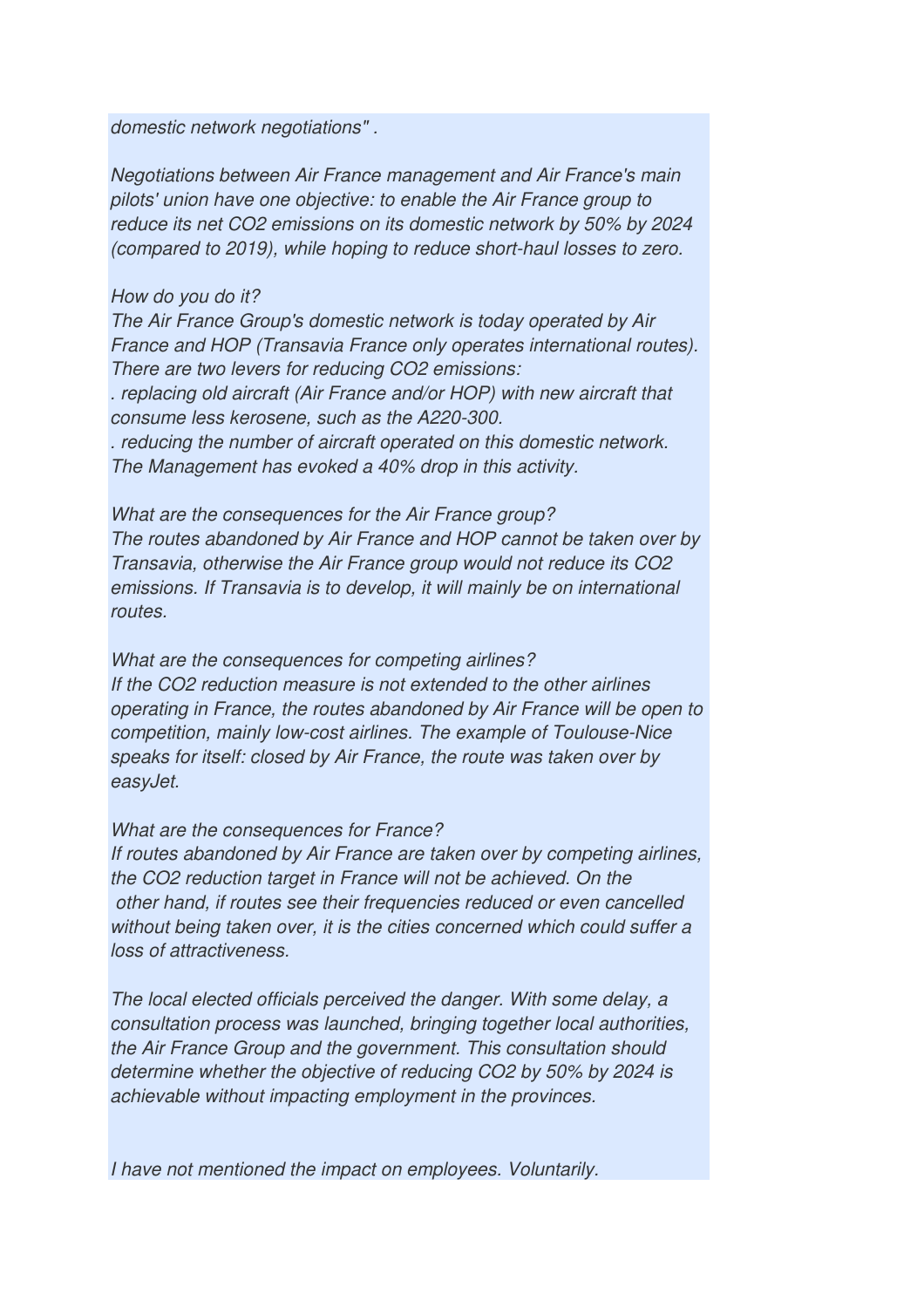It is the responsibility of the unions to take up this delicate issue. I have learned that several unions have already worked together. I hope that, in this unprecedented situation, all the unions in the Air France Group will be able to work together in order to preserve jobs within the Group as much as possible.

### **> Air France unveils its flight schedule for this summer with nearly 150 destinations served**

(source BFMTV) 12 June - **Air France will gradually increase its flight schedule**. Subject to the lifting of travel restrictions, the national airline will increase its number of frequencies and destinations to **reach around 20% of its initial schedule at the end of June, 35% in July and 40% in August**.

In total, Air France plans to serve almost 150 destinations (see all destinations served from or to Paris here) this summer, i.e. 80% of its regular network. "We see a need to travel again and will gradually reopen our network to 150 destinations in France, Europe and the world this summer", the airline states in a press release.

Connections between Paris and the provinces and from region to region will thus be strengthened. "The offer will also be enriched to overseas territories and Europe, mainly to Spain, Greece, Italy and Portugal," says the company, which does not give any details on long-haul services, except that they "will gradually be reopened on a large part of the network.

**Air France will use 106 of its 224 aircraft to operate this flight schedule**. The airline reserves the right to increase or decrease the frequency of its flights for this summer depending on demand.

**My comment:** It is difficult if not impossible for airlines to freeze this summer's flight schedule.

Already, some flights have had to be cancelled by Air France, causing the anger of the few passengers who had booked.

## **> Minister Hoekstra and the dilemmas at KLM (Le ministre Hoekstra et les dilemmes avec KLM)**

(source Het Financieele Dagblad translated with Deepl) June 11 - **Six weeks. That's how long it's been since Finance Minister Hoekstra promised KLM a support package of 2 to 4 billion euros** (...). Since then, no further details have been announced, even though the French plan has already been approved by the European Commission's competition regulators. The German government has also overtaken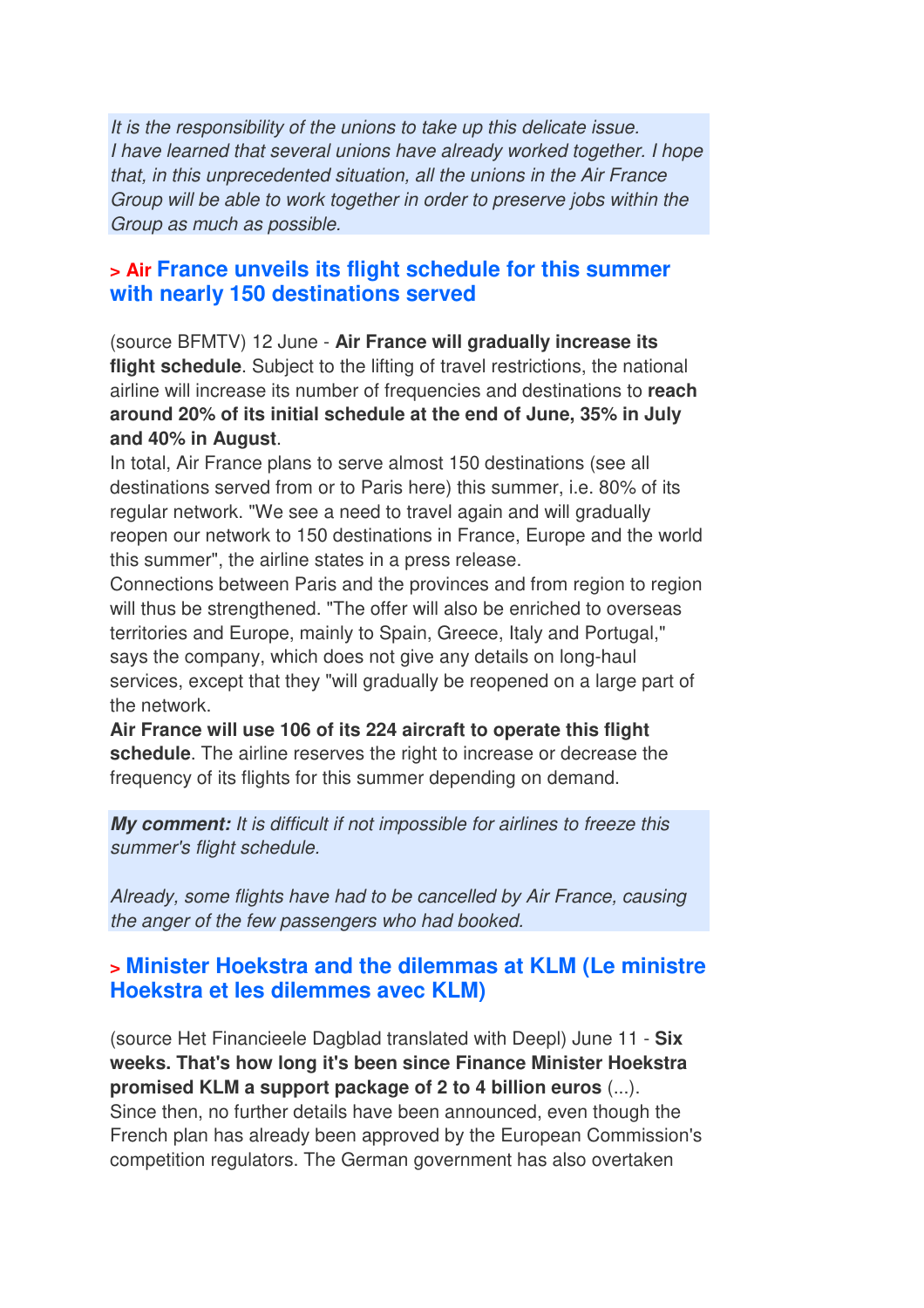Hoekstra on the right. A few weeks ago, Brussels approved the emergency loan to Lufthansa. Only the British are still working on it. What's the cause of the delay? Is it Brussels? Is it the French? **According to two bankers involved in the negotiations, the main delays are due to additional political conditions that the government wants to impose. It is not a question of banning bonuses and dividends, but of making aviation more environmentally friendly. From the abolition of night flights, which will hit Transavia low-cost in particular, to the reduction of shorthaul flights.** 

 These local destinations are feeder routes for highly profitable intercontinental flights and a cornerstone of KLM's network concept. The banks concerned are concerned that this may put KLM at a competitive disadvantage, raising the question whether it will survive. They want to be sure that the USD 1 billion loan they are giving to KLM will also be repaid", says one of the bankers, on condition of anonymity (...). This is a difficult dilemma for Hoekstra. In order to gain political support for KLM's billion dollars, Hoekstra has to impose sustainability conditions. **But both the company and the banks involved are reluctant to intervene too radically in the network. These power lines in Europe are crucial for KLM** (...).

Once Hoekstra and KLM and the four banks concerned have reached an agreement, Hoekstra will have two more coordination tasks to perform. It will have to go through Brussels to obtain clearance from the European Commissioner for Competition Policy, Margrethe Vestager. This should not be a problem in itself, as Air France has received the approval without further requirements (...).

Secondly, he will have to coordinate the conditions of sustainability and the future earnings model of the group with the French government and the management of Air France-KLM, so that KLM is not out of step (...). Since Mr Smith took up his position, the KLM works council has been concerned about the decline of KLM's independent position. The senior management of the company is also concerned about a change in the management structure (...). **Minister Hoekstra has also been instructed by the Lower House of the Dutch Parliament to study the possibility of separating from KLM.** 

**Finally, Hoekstra has to come to an agreement with the other main shareholder, the French State**. Hoekstra's predecessor, Jeroen Dijsselbloem, tried to agree on a cooperation protocol with his French counterpart some years ago (...). Dijsselbloem's idea was to inform each other before shareholders' meetings and to work together whenever possible . It remains to be seen whether Hoekstra will follow the same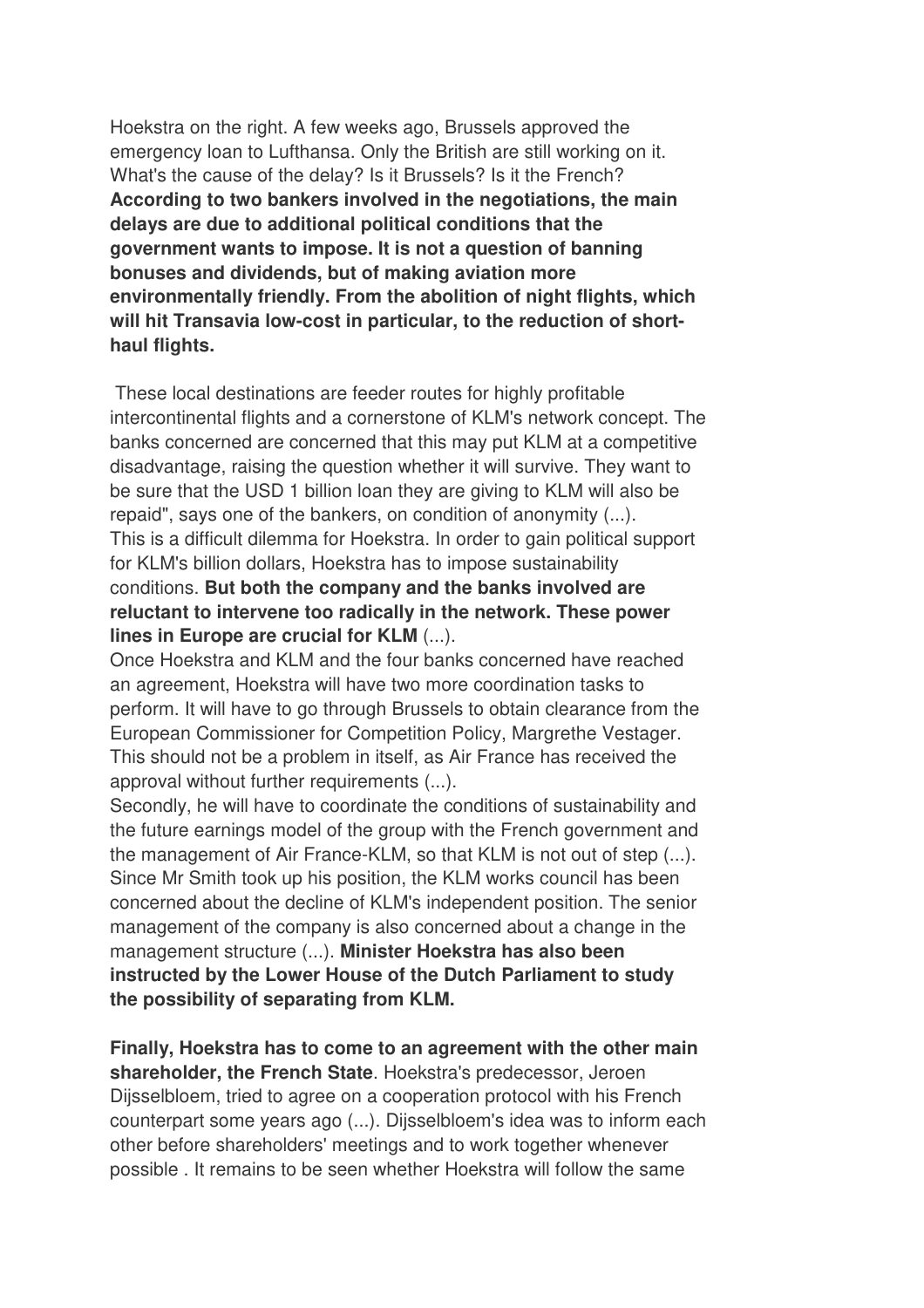line. Much will depend on Hoekstra's vision of KLM's future and its crucial role in the Dutch business climate (...)

**My comment:** The Dutch government is from a motley coalition, which makes it difficult to decide on the plan to support KLM.

### **> The MRO sector could record a 60% drop in turnover**

(source Le Journal de l'Aviation) 11 June - According to the consulting firm AlixPartners, **the maintenance sector** could suffer the impact of the current crisis to a greater extent than air transport. According to its analyses, the sector's turnover **could lose 60% to 65% of its value in 2019 and only be between 27 and 32 billion dollars in 2020 (based on 77 billion dollars in 2019).** 

 Since maintenance revenues are logically intimately linked to traffic, traffic inevitably drags the service sector with it when it collapses. But an aggravating phenomenon has been added: as the urgency for **companies is** to preserve their cash flow and limit their expenditure as much as possible, the **overwhelming majority of them have** also **postponed the heavy operations that were planned, which will amplify the loss of revenue**.

Line maintenance, equipment maintenance, heavy maintenance... all segments will be strongly affected, but the hardest blow will be dealt to major engine overhauls and cabin refurbishment sites, which could lose between 65% and 70% of their revenues over the year (...). **In the short term, the firm believes that all these effects will** considerably worsen overcapacity in the MRO sector and **force its players to adjust their workforce very quickly. In the medium term, it expects to see turnarounds or even bankruptcies and an accelerated consolidation of the sector.**

### **> EasyJet, Transavia: several companies resume service this Monday in France**

(source Le Figaro) 14 June - This is an expected date for air traffic in France, synonymous with a gradual recovery. Indeed, as of **this Monday, June 15, several companies are flying their planes again. This is the case, for example, of Transavia, a** low-cost subsidiary of Air France, which is relaunching some of its routes in the country. This date coincides with the gradual reopening of France's borders with the Schengen area.

The Nantes-Lisbon and Lyon-Lisbon, for example, will reopen on Monday. The same applies to certain flights to Porto. However, **no flights will be taking off from Paris for the time being, as Transavia**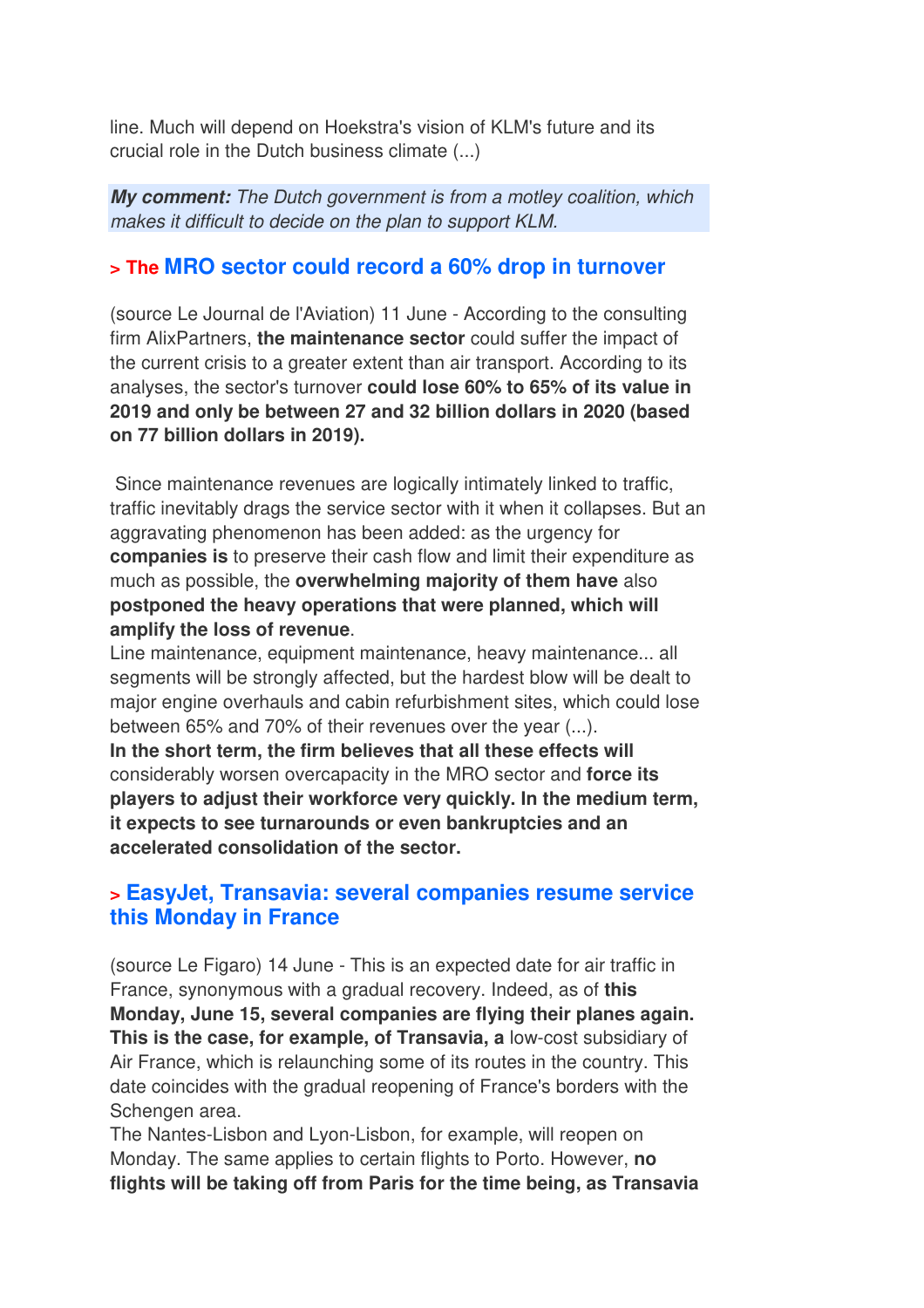**takes off from Orly airport, which will only reopen its doors on Friday 26 June**. For easyJet too, some routes will reopen on Monday. Paris Charles-de-Gaulle-Nice, 5 flights a week, Paris-Toulouse, 3 flights, Bordeaux-Geneva, 4 flights a week, and Nantes-Geneva, 5 flights a week, will resume service. This is a limited service, far from the standards of these airlines, but it will make it possible to resume service gradually and to meet low demand (...). In

 addition, **for the Orly restart scheduled in** a little more than 10 days, **on 26 June, operators will have to present a complete and reliable flight schedule by tomorrow, Monday, at the latest**. The reopening of Orly airport will therefore enable other airlines, such as Air Caraïbes and French bee, to resume long-haul flights to their main destinations, namely Guadeloupe, Martinique, French Guiana and Reunion Island. Transavia, which also has its Parisian planes taking off from Orly, will then see new routes open up.

**My comment:** The end of the containment announced by the French Head of State opens up prospects of recovery for air transport. It remains to be hoped that customers will be inclined to travel by air.

#### **> Lufthansa puts pressure on Air France-KLM by cutting 22,000 positions**

(source La Tribune) June 11 - (...) All airlines have taken emergency measures to preserve their cash flow during the phase of flight stoppage. And all of them will restructure to face a recovery phase that promises to be slow, since it will take several years before traffic levels return to pre-crisis levels. **Airlines will downsize to adjust their production resources to traffic levels that will be lower for a few years than they have been for the past few years**. They will therefore be smaller, with fewer aircraft and staff, but also, for some of them, with working conditions and remuneration revised downwards. The aim is to survive, of course, but also to have a competitive advantage over competitors and attract investors in view of the capital increases that may be necessary next year for a large number of players. Against this backdrop, three weeks before the announcement of Air

France's plan to cut jobs, the French airline's European competitors are putting the pressure on.

Less than a fortnight after receiving 9 billion euros in aid from the German government, **the Lufthansa group** (made up of Lufthansa, Swiss, Austrian, Eurowings and Brussels Airlines) **announced that it planned to cut 22,000 jobs worldwide, i.e. 16% of its workforce (135,000 people), half of them in Germany**. This is more than double the over-staffing of 10,000 people mentioned so far. The German group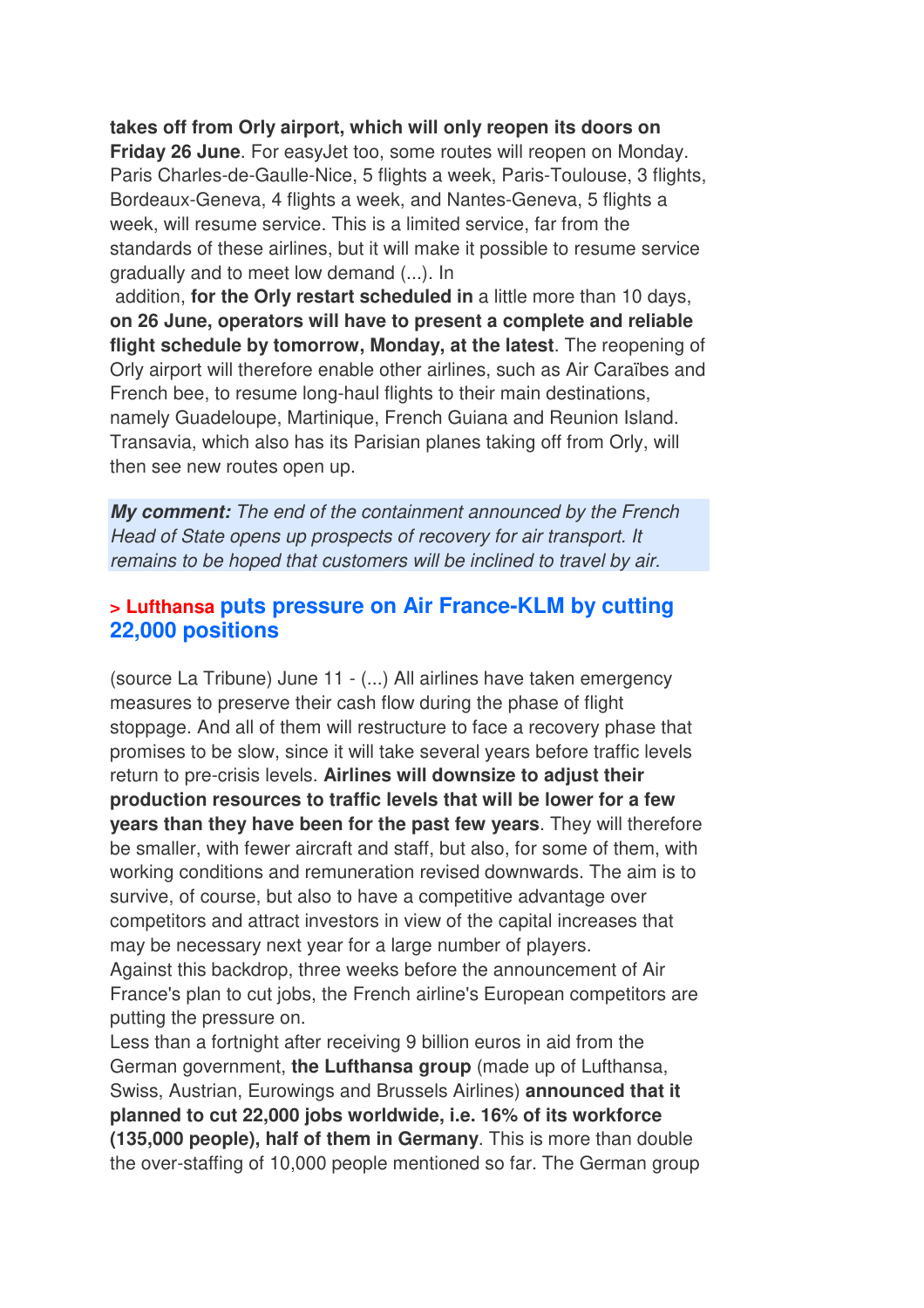justifies such cuts by the weakness of the recovery.

"Air traffic demand will obviously recover very slowly," says Lufthansa. While only 80 of its 760 aircraft are in service, the group now operates 160 aircraft to serve more than 100 destinations, mainly in Germany and Europe. The addition of capacity will indeed be very gradual. By September, the seat supply will not exceed 40% of what was planned before the crisis. **Lufthansa plans to keep 300 aircraft on the ground in 2021 and 200 in 2022, and to dispose of around 100 aircraft**. The return to the 2019 traffic level is not expected before 2023. "Without a significant reduction in personnel costs during the crisis, we will squander the opportunity for a better recovery and risk weakening Lufthansa," comments Michael Niggemann, Head of Human Resources at the Group Executive Board (...).

**My comment:** To avoid disappearing, European airlines have been supported by their governments through short-time working measures. But these measures are not expected to last until 2023, by which time activity may have returned to its 2019 level.

Airlines feel they have no choice but to make staff cuts, even if it means recruiting as business picks up again.

#### **> Premium on A380s and layoffs at Emirates Airlines**

(source Air Journal) 10 June - The **next Airbus A380s of Emirates Airlines are expected to be equipped with its first Premium class**. Yesterday, it also announced the elimination of 600 pilot positions and 6,500 flight attendant and stewardess positions (...).

During his presentation two years ago, Tim Clark explained that this Premium Class should serve to curb "the flight of traditional passengers to the airlines that have it", those who want greater comfort but cannot afford Business Class. "Segment opinion surveys are clear: customers are prepared to pay a little more for a more comfortable seat, more space and a certain degree of exclusivity," he said at the time. According to the Moneycontrol website, **Emirates Airlines also carried out a wave of redundancies yesterday: 600 pilots and 6,500 cabin crew were dismissed**; the website sources specify that most of the pilots would be "first officers undergoing training on A380s. Their departures are scheduled for 15 June, with visa extensions if the employees cannot return home due to travel restrictions; which suggests that the majority of the dismissals are foreign (...).

**My comment:** The premium class was introduced by Air France at the end of the 2009 crisis. The reason was already to prevent companies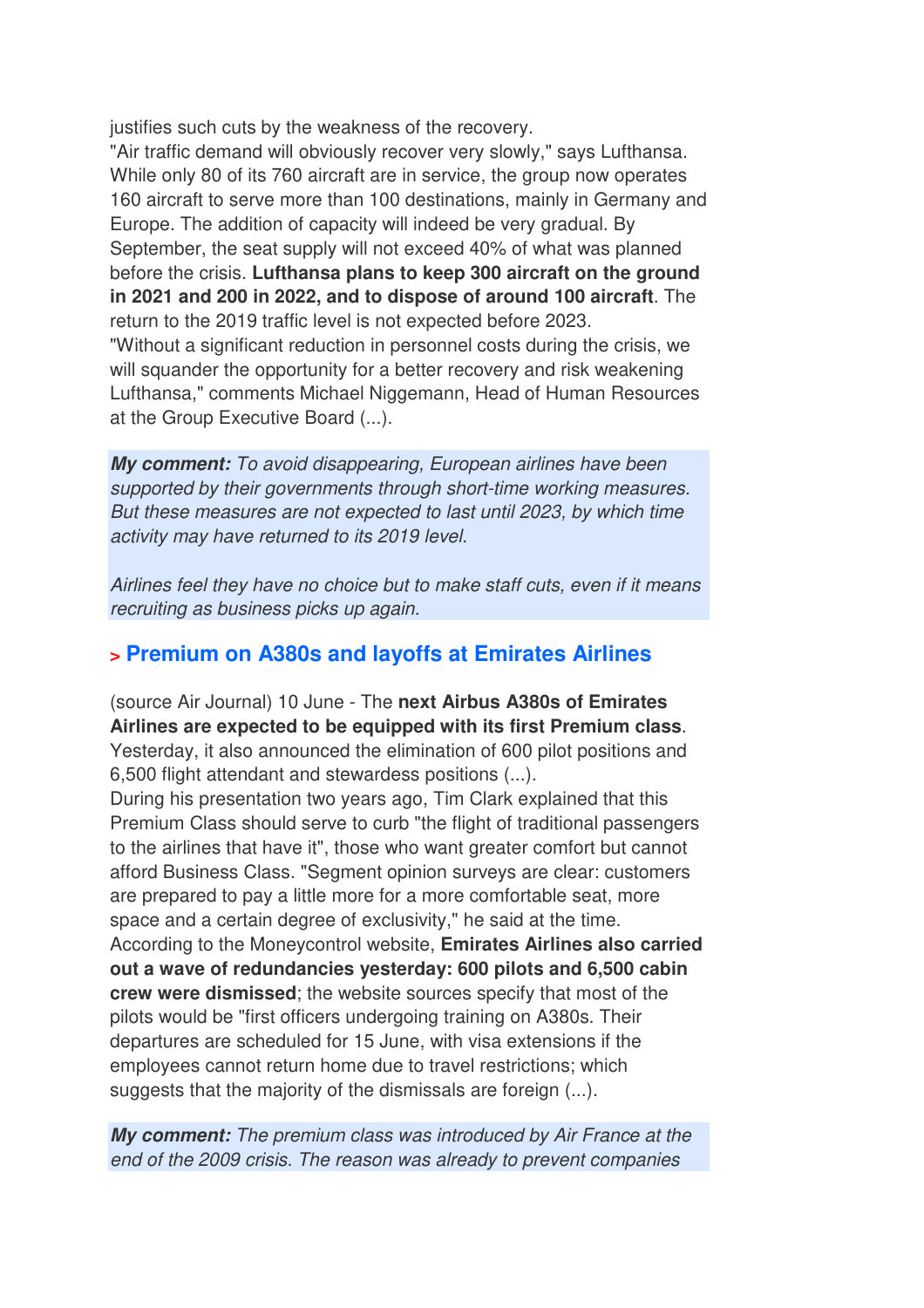wishing to save on transport costs from having their staff travel in economy class when business picked up again.

## **> Austria wants to support Austrian Airlines and ecology**

(source Le Journal de l'Aviation) 10 June - **The Austrian government** commits to **saving Austrian Airlines**. It **has decided to grant financial aid of EUR 450 million,** divided into EUR 150 million to be added to the company's equity capital and EUR 300 million in loans repayable by 2026. The **support is conditional on commitments to reduce CO2 emissions at Austrian,** which could be accompanied by more general government measures affecting all Austrian air transport. **Austrian Airlines will** thus **have to** (...) **halve its CO2 emissions in Austria by 2030**. The other commitment, to reduce its overall emissions by 30% in 2030 compared to 2005, will be based in particular on the renewal of the fleet, which is also already under way, and will be facilitated by the decision taken in April to reduce the fleet by 25%. At the

 same time, **the Lufthansa group will also inject 150 million euros into the company to boost** its equity. Other measures have been taken to reduce expenses: the renegotiation of contracts with suppliers will save €150 million and all of the company's employees have agreed salary cuts totalling €300 million.

(...) **The Government** (...) **took other decisions at the** same **time as it took the decision to** support Austrian.

**One of these is the very substantial increase in aviation tax to EUR 12,** with a future increase to EUR 30 for flights of less than 350 km. It was also decided to revise the structure of airport taxes to index them to aircraft emissions and noise.

**Finally, an anti-dumping clause is being drawn up, the** aim of which is to prohibit the sale of tickets at a rate lower than the legal fees and charges. Leonore Gewessler points out that this **excludes any sale of a ticket for less than 40 euros.** This would put a brake on the expansion of low-cost airlines, which had turned to Vienna after the bankruptcy of Air Berlin and Niki.

**My comment:** Like France and probably the Netherlands, Austria puts environmental constraints on the financial support it provides to its national airline.

## **> Brussels authorises Lisbon to bail out TAP Air Portugal**

(source Le Figaro with AFP) 10 June - **The European Commission on Wednesday authorised the Portuguese state to lend up to 1.2 billion euros to the airline TAP Air Portugal to** enable it to meet "its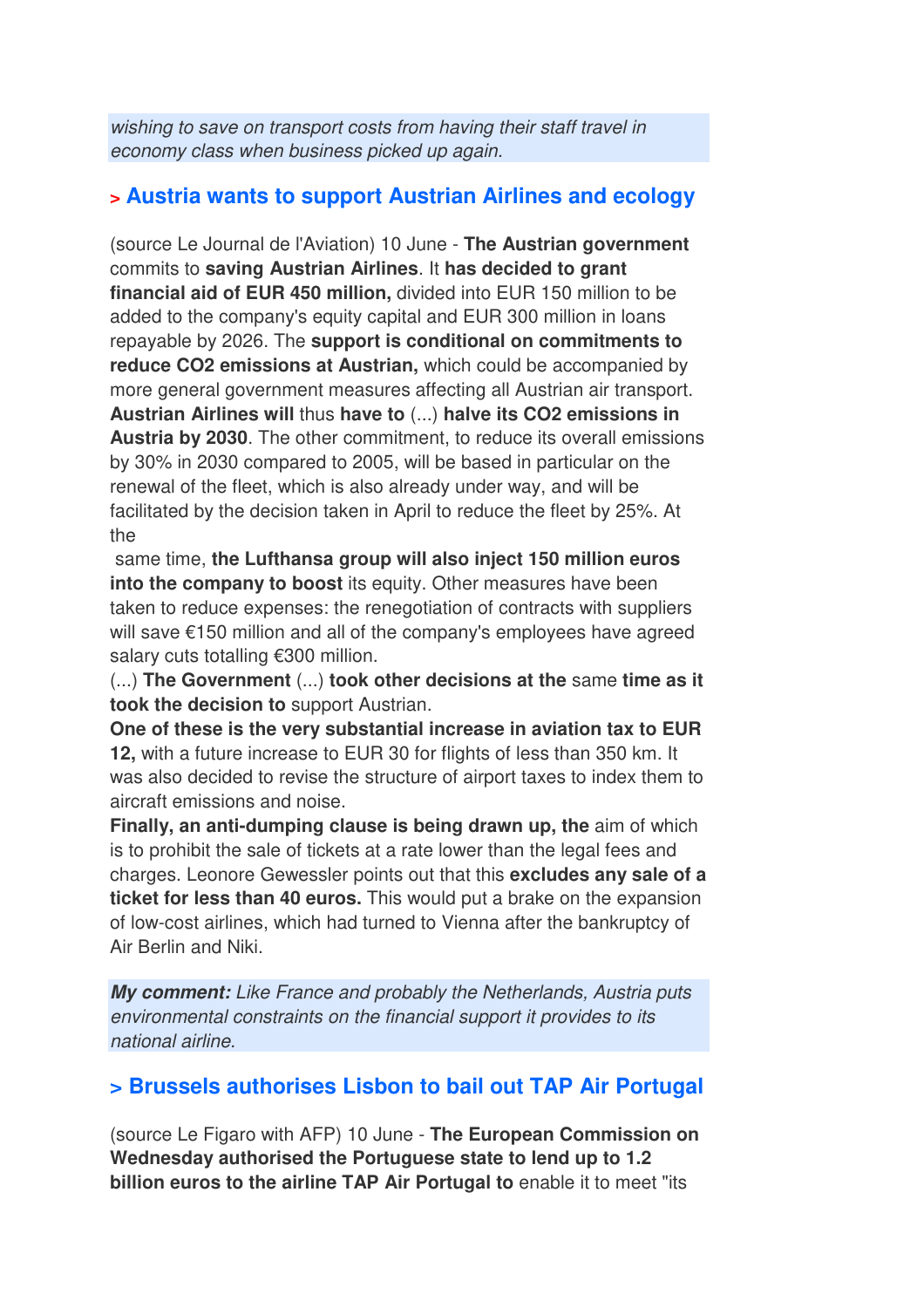immediate liquidity needs". "The Portuguese authorities have given assurances that TAP will repay the loan or submit a restructuring plan within six months to ensure its future viability," the Commission said in a statement.

**Brussels points out, however, that the Portuguese carrier was already in difficulty before the** coronavirus **pandemic** which put a stop to the air transport sector, **and will therefore not be able to benefit from the relaxation of the rules on public aid to companies decided after the crisis.** 

TAP was 61% privatised in 2015 and the Portuguese State raised its stake to 50% in 2016. The private consortium Atlantic Gateway, led by American businessman David Neeleman and his Portuguese partner Humberto Pedrosa, now holds a 45% stake, with the remaining 5% owned by employees. In mid-April, Portuguese Prime Minister Antonio Costa said he was ready to nationalise the company if this was necessary to prevent its demise. He then explained that **negotiations between David Neeleman and the German company Lufthansa to sell his share of TAP had been interrupted by the health crisis.** The group which owns TAP recorded a net loss of 105.6 million euros in 2019, after a negative result of 118 million euros the previous year (...).

**My comment:** Before the health crisis, Atlantic Gateway (45% shareholder) had contacted the three European groups IAG, Lufthansa and Air France-KLM to try to sell its stake in TAP Portugal. Without success.

## **> Scandinavian Airlines: Sweden and Denmark fly to the airline's rescue via recapitalisation**

(source Le Journal de l'Aviation Avec AFP) 15 June - **Sweden presented on Monday a recapitalisation plan to get the Scandinavian airline SAS, which has been badly** hit by the Covid-19 pandemic, back on the water, while Denmark is also considering supporting the company, according to the carrier. The Swedish government is planning a plan worth **up to** 5 billion crowns (**474 million euros**), announced Swedish Minister of Enterprise,

Industry and Innovation Ibrahim Baylan at a press conference on Monday. The plan is to be put to a parliamentary vote.

In addition, the company said in a press release that the Danish government has also given its approval for a recapitalisation of SAS. No amount has been disclosed.

**SAS estimates that it will need** "SEK 12.5 billion (**EUR 1.2 billion) of** new financing under the **recapitalisation plan**" (...).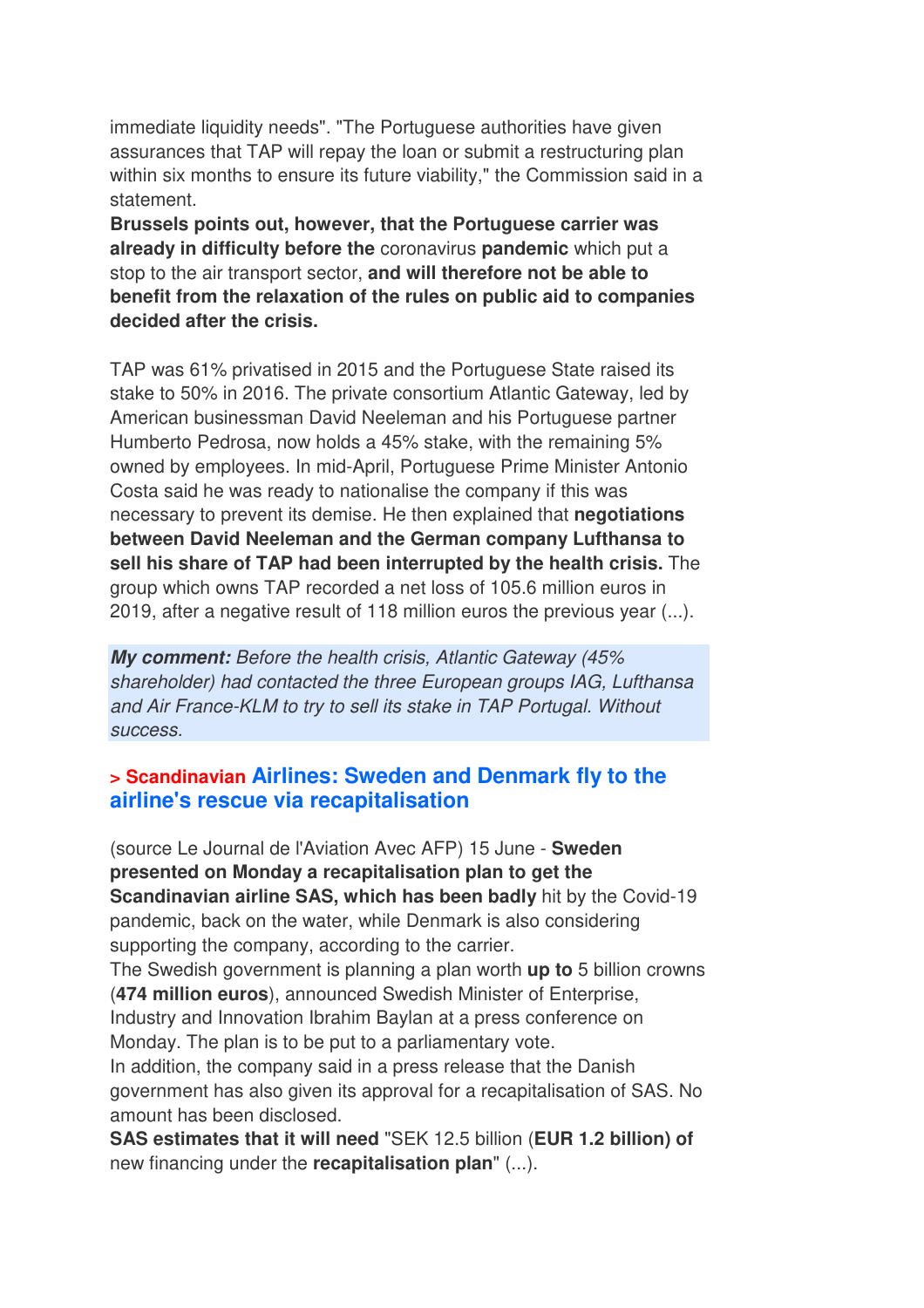SAS, which laid off around 90% of its employees in mid-March, announced at the end of April its intention to cut 1,900 full-time jobs in Sweden, 1,300 in Norway and 1,700 in Denmark, i.e. 40% of its workforce  $(...)$ .

**My comment:** Sweden and Denmark are the two main shareholders of SAS.

### **> Hong Kong flies to the rescue of Cathay Pacific via a recapitalisation plan**

(source AFP) 9 June - **Cathay Pacific on Tuesday unveiled a** 39 billion Hong Kong dollars (**4.4 billion euros**) **recapitalisation plan, mainly backed by the Hong Kong government, to** help the Asian company cope with the impact of the coronavirus (...).

"Cathay Pacific has explored the options available and considers that recapitalisation is necessary to ensure that it has sufficient liquidity to face the current crisis," the Hong Kong company announced in a statement on the Hong Kong Stock Exchange.

The plan provides for the issue of HKD

 19.5 billion (€2.2 billion) of preference shares for the Hong Kong Special Administrative Region (HKSAR), which will also provide a loan of HKD 7.8 billion ( $\epsilon$ 0.9 billion), according to a statement by the group. The

issue of HKD

 11.7 billion (EUR 1.3 billion) of shares is also planned for the company's traditional shareholders (...).

The Hong Kong and British conglomerate Swire owns 45% of Cathay's shares, while Air China owns 30% (...).

**My comment:** Hong Kong-based Cathay Pacific does not have a domestic network, which makes it more vulnerable than most Asian airlines. In the first four months of 2020, it recorded a loss of 600 million euros.

### **> The State announces 15 billion euros in support for the aeronautics industry**

(source Le Journal de l'Aviation) June 9 - The State has now "decreed a state of emergency for the aviation industry". Noting the vacillations of a sector which until now "has not known the crisis", the **government,** through the Minister of the Economy and Finance, presented its support plan for the sector on 9 June. The aim is "to avoid any dropout", which would jeopardize the survival of 1,300 companies, 300,000 jobs and a positive contribution of 34 billion euros to France's balance of trade.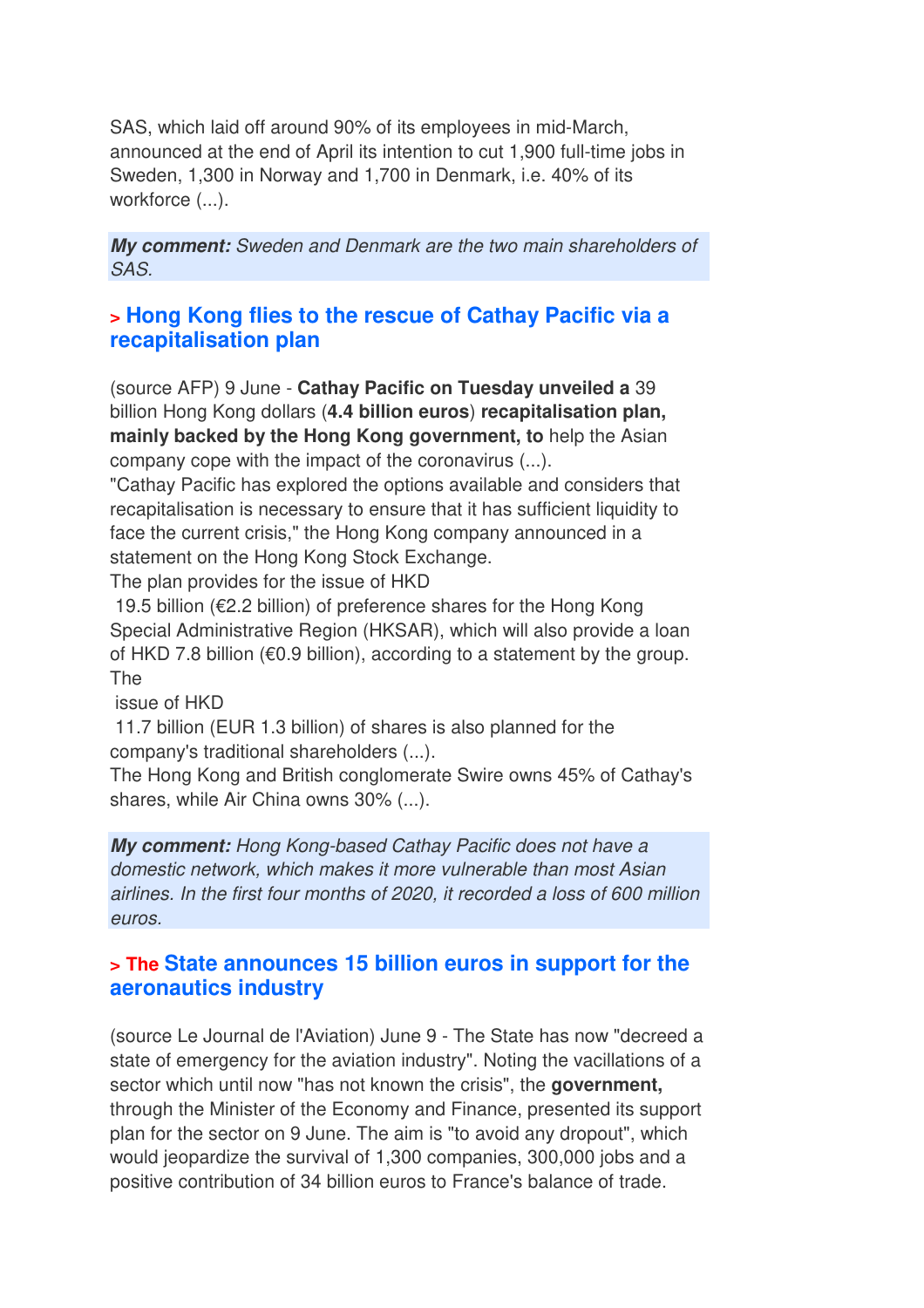Bruno Le Maire **has thus promised a 15 billion euro effort, including the 7 billion euro support for Air France-KLM.** 

The support plan will be presented to the Council of Ministers on 10 June, as part of the third draft amending finance law. **It is based on three objectives: preserving employment, accelerating the digital transformation of SMEs and ETIs, and accelerating the decarbonisation of the sector**. Here are the main measures announced.

Maintaining employment by saving order books

#### $\left( \ldots \right)$

- A 12-month moratorium will be granted for the reimbursement of export credits granted to airlines. This represents a state effort of 1.5 billion euros.

- France will also ask the European Union to propose to the OECD a temporary easing of the repayment terms for new Airbus purchases (...). The measure could be adopted as early as July, retroactive from 1 June, and represents aid of €2 billion.

Immediate support for SMEs and TWAs and their digital transformation

 **- A €1 billion equity investment fund will be created to support the French industrial fabric**. It is to be endowed from July with €500 million, provided by the State and the aeronautical prime contractors (Airbus, Dassault, Safran and Thales) to the tune of €200 million each, to which will be added €100 million provided by its manager (who will be chosen by invitation to tender). The remaining €500 million will be the subject of a call for funds. - **A second fund is to be set up to support the digitisation and robotisation of SMEs and TWAs. 300 million over three years,** entirely financed by the State, to enable SMEs and TSEs to catch up with neighbouring countries in digitisation and robotisation.

Accelerating the ecological transition

 In order to prevent the aeronautics industry from turning away from research by reducing its investments and instead speeding up its decarbonisation, **CORAC (Council for Civil Aeronautics Research) will receive €1.5 billion over three years. This budget should make it possible to develop technologies for reducing fuel consumption, electrification of aircraft, hydrogen propulsion,** etc.

One of the objectives is to propose a carbon-neutral successor to the A320neo

as early as 2035, instead of 2050. **Two approaches are favoured: energy sobriety**, based on a 30% reduction in fuel consumption and a 100% biofuel capacity, **and the switch to hydrogen,** which would give rise to an aircraft with zero CO2 emissions. Elisabeth Borne, the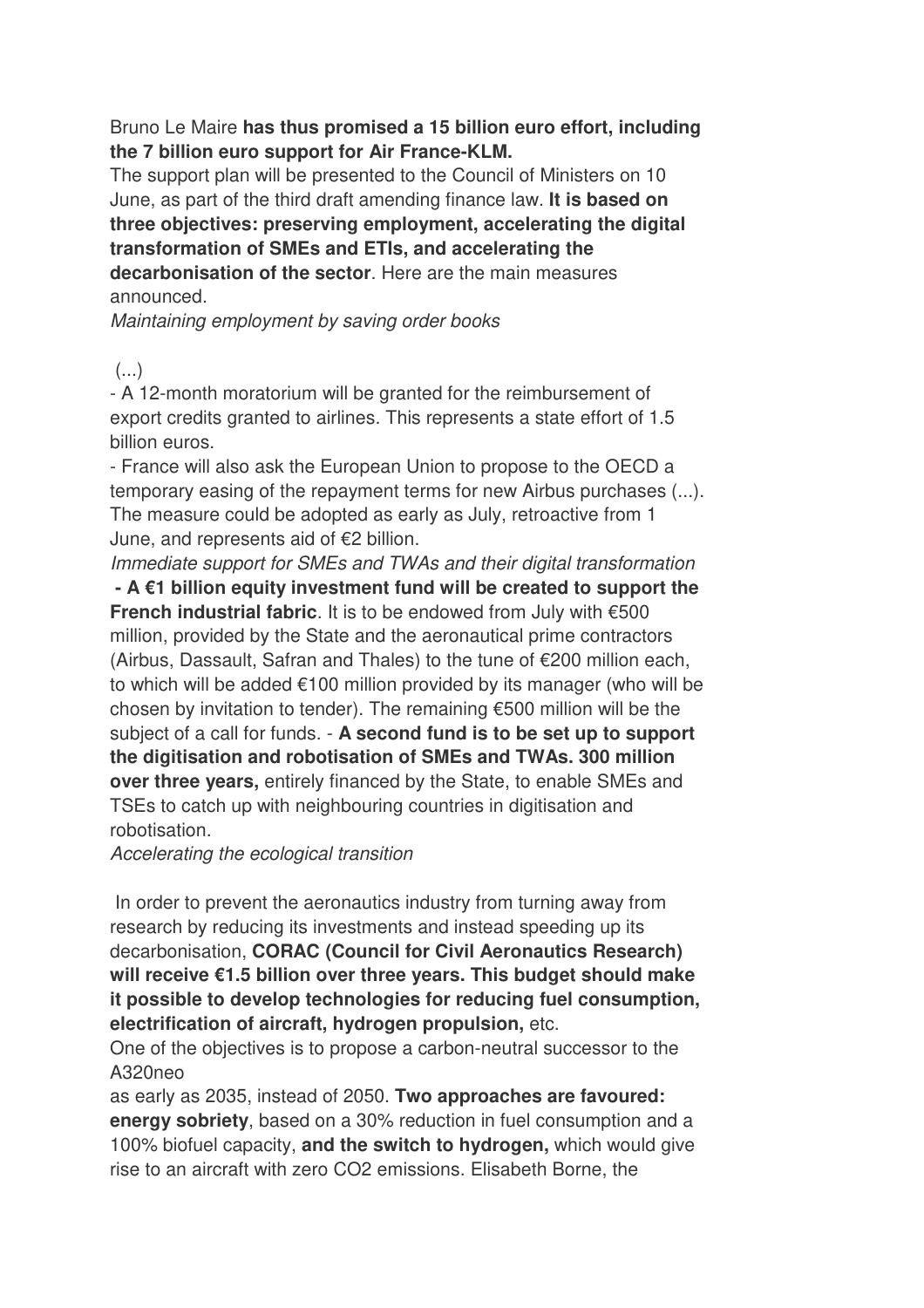Minister of Ecology, also mentions a new "ultra-sober" regional aircraft, hybrid or hydrogen-powered. For these two programs, a demonstrator could fly in 2028.

**My comment:** Nearly half of this plan is for Air France, to the great displeasure of the other French airlines.

Note the 1.5 billion euro budget to produce a carbon-neutral aircraft. On this point, the CEO of Airbus has tempered the government's enthusiasm. If the date of 2035 for a "zero emission" aircraft seems realistic to him, it is still too early to say what will be the most suitable technological solution. Airbus is following "several technological tracks in parallel, from hydrogen solutions to fuel cells for smaller aircraft. But we are also studying solutions for very low consumption aircraft, using synthetic fuels".

The experts I have been able to consult have all expressed their scepticism about the possibility of flying a hydrogen-powered aircraft under maximum safety conditions.

#### **> This "and at the same time" of the support plan for the aeronautics industry**

(source Le Journal de l'Aviation) 9 June - As the French aeronautics industry is now entering the "hard" part of the crisis, **the aid plan for the sector unveiled this morning by the government at Bercy seems to have received a unanimous welcome from decision-makers in the sector and in** particular the strong support of Airbus CEO Guillaume Faury. According to him, "the plan announced by France is strong, adapted to the stakes," while the European group and its entire supply chain are suffering the full impact of the postponements of deliveries for its ranges of commercial aircraft and civil helicopters (...).

The significant financial resources concentrated on research related to the future "decarbonised"

aircraft are obviously welcome, while manufacturers have been forced to cut their R&D spending to make up for the most urgent need, especially since they have already committed themselves, alongside the airlines, to reducing carbon dioxide emissions by 50% by 2050 compared to 2005 levels. A real incentive to renew aircraft fleets more quickly, particularly in Europe, would have been a common sense measure to get out of the crisis more quickly.

But here we are, **if the projects announced,** such as that of the successor to the A320 (neo?) with a 30% increase in fuel consumption, compatible with a switch to hydrogen as a fuel, or that of a new regional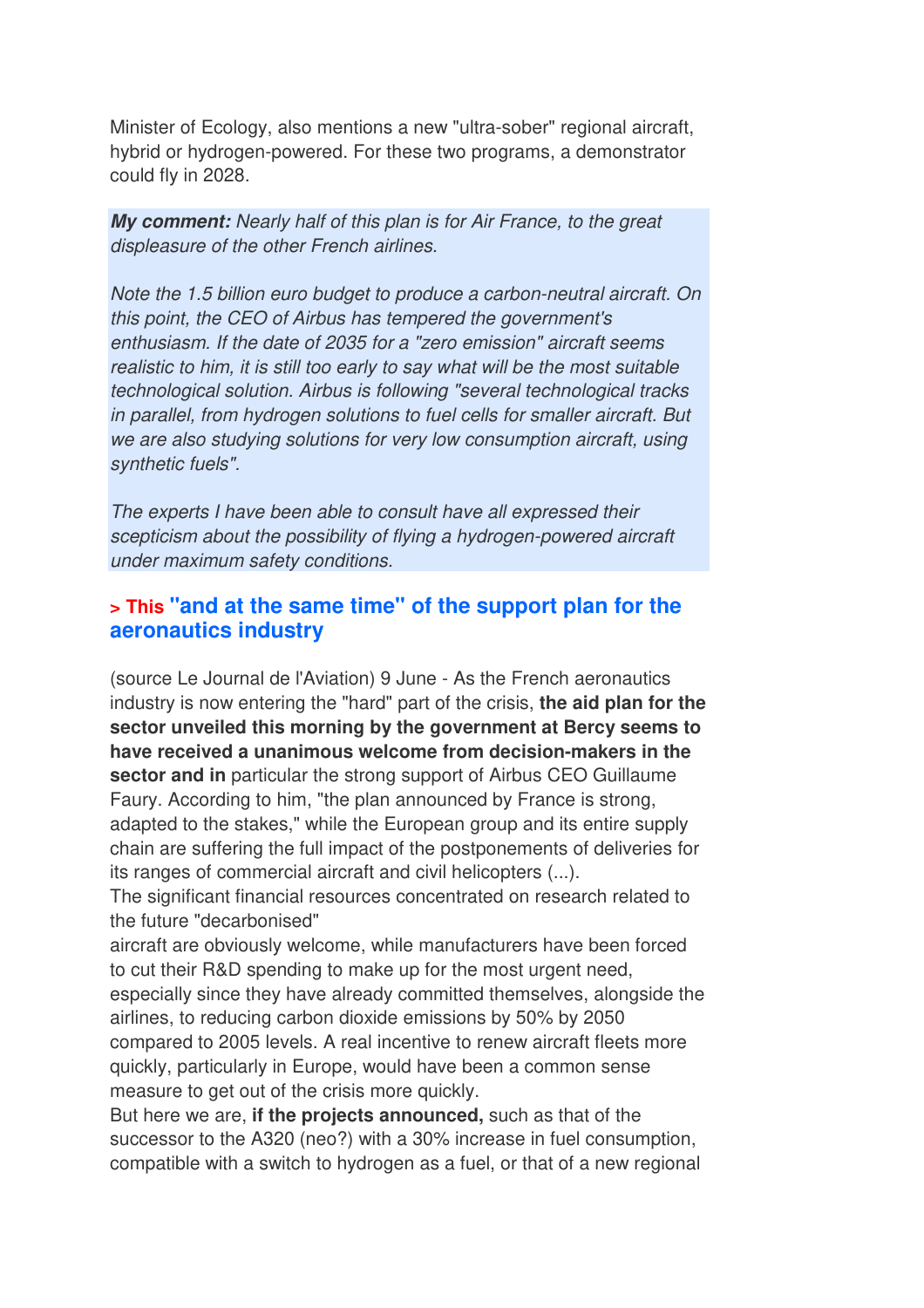ultra-sober and hybrid electric aircraft, even running on hydrogen, **naturally leave one wondering, their date of entry into service,** although announced on a conditional basis, **is simply not realistic,** and not only because of the scientific acceleration needed for such a technological leap. Of course,

 aircraft and engine manufacturers dream of it, but not sure that airlines, leasing companies, financial institutions and aftermarket players will be of the same opinion when they return to profit, even though the Airbus range of commercial aircraft has been completely renewed over the last five years.

**This "and at the same time" finally leaves an impression of political communication that somewhat spoils the optimism that stems from the much-needed economic measures of this support plan**.

## **> EASA certification for the Velis Electro**

(source Aerovfr) 10 June - Today, **EASA and the manufacturer Pipistrel announced the world's first certification of an aircraft with a fully electric engine**. This is the Velis Electro, the latest development of the Slovenian manufacturer's electrically powered two-seater from the Sinus/Virus range, which was previously called Alpha Electro. The manufacturer is targeting the school market with this side-by-side two-seater, which has been certified for "less than three years". The announced autonomy should limit the aircraft to local lessons in an airfield, the continuation (navigation...) can be achieved by the SW121 model of the manufacturer, with thermal engine. The power of the Velis Electro comes from the first electric engine certified on May 18 by EASA, the E-811-268MVLC - this 57.6 kW, liquid-cooled (...). **The battery packs (2 times 24.8 kWh) are liquid-cooled. One pack is located at the front of the aircraft, the second at the rear of the cabin**. Only one is suitable for take-off and climb (...).

The aircraft, with a maximum weight of 600 kg and 428 kg unladen, is authorized for VFR by day.

In terms of performance, the manufacturer announces a cruising speed of 90 Kt for 98 of maximum speed in level flight, with a stall at 45 Kt and a Vne at 108 Kt. The speed of best rate of climb (75 Kt) allows to reach a rate of climb of 3,3 m/s. The composite airframe and the good aspect ratio of the canopy (12) allows to reach a glide ratio of 15. The autonomy could reach 50 mn (without counting the "VFR reserve") (...).

**My comment:** The known technological limitations do not allow us to consider flying airplanes equipped with electric motors carrying more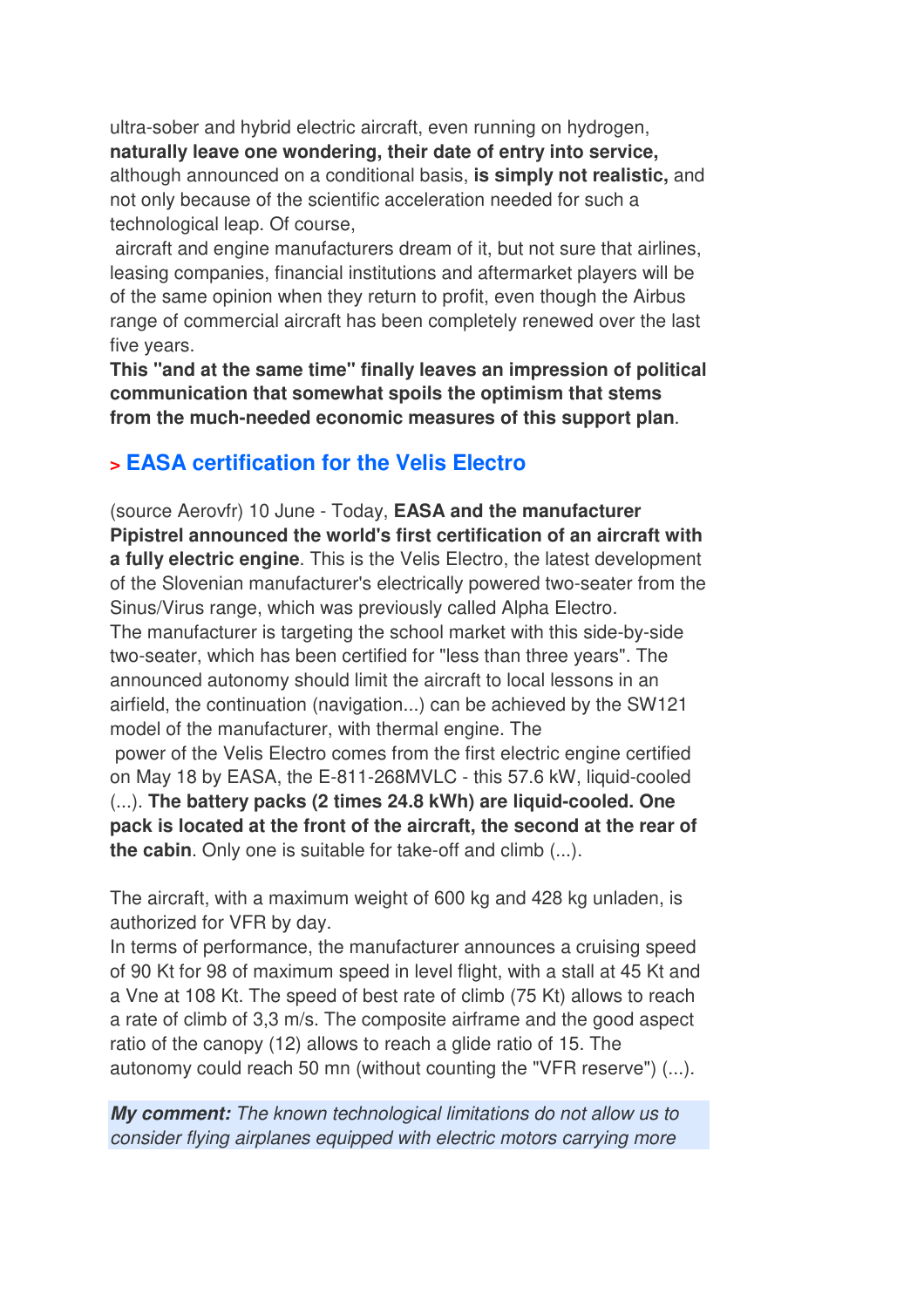than ten or fifteen passengers.

#### **> Holidays: will the French decide not to take the train and plane?**

(source France2) 12 June - Will the French sulk over the train and plane to go on holiday this summer? The SNCF, which was banking on a return to normal traffic levels, has revised its forecasts downwards. The railway company has decided to cut 5% of its trains this summer, due to too few bookings. **To date, there is only 15% occupancy on trains in July and 6% in August.** 

For some users, it was still too early to resume public transport. "No way. I completely ruled out that possibility, right away," explains one man. Same trend for the air sector. **For Air France, takeoffs are slow**. The airline plans to fly only 35% of its planes in July and 40% in August, compared to its usual schedule. Car rental companies, for their part, are seeing an increase in bookings.

**My comment:** Travel bookings, whether by plane or train, are very low. This leads operators to cancel rotations, causing anger from the (few) customers who have booked.

#### **> What if airline tickets below 40 euros were to be banned?**

(source Europe1) 11 June - Faced with the crisis in the airline sector caused by the coronavirus, Austria has decided to introduce a floor price on air tickets. This measure does not meet with consensus and is unlikely to find an equivalent in France.

**A floor price for tickets to support the airline industry is the choice Austria has made**. Faced with an airline sector severely affected by the coronavirus crisis, the government set the minimum price of an air ticket at 40 euros. A series of measures to make air transport more sustainable was also presented. **In France, "there are a number of very attractively priced air tickets to Europe to attract travellers**", stressed Richard Vainopoulos, President of Tourcom, on Europe 1. But **these low prices are sometimes lower than production costs, which is** denounced by some airlines who would welcome a floor price measure similar to that in Austria.

The Austrian Minister for the Environment has made clear her support for the main national airline, Austrian Airlines, a subsidiary of Lufthansa. She took the opportunity to issue a warning to airlines that are selling off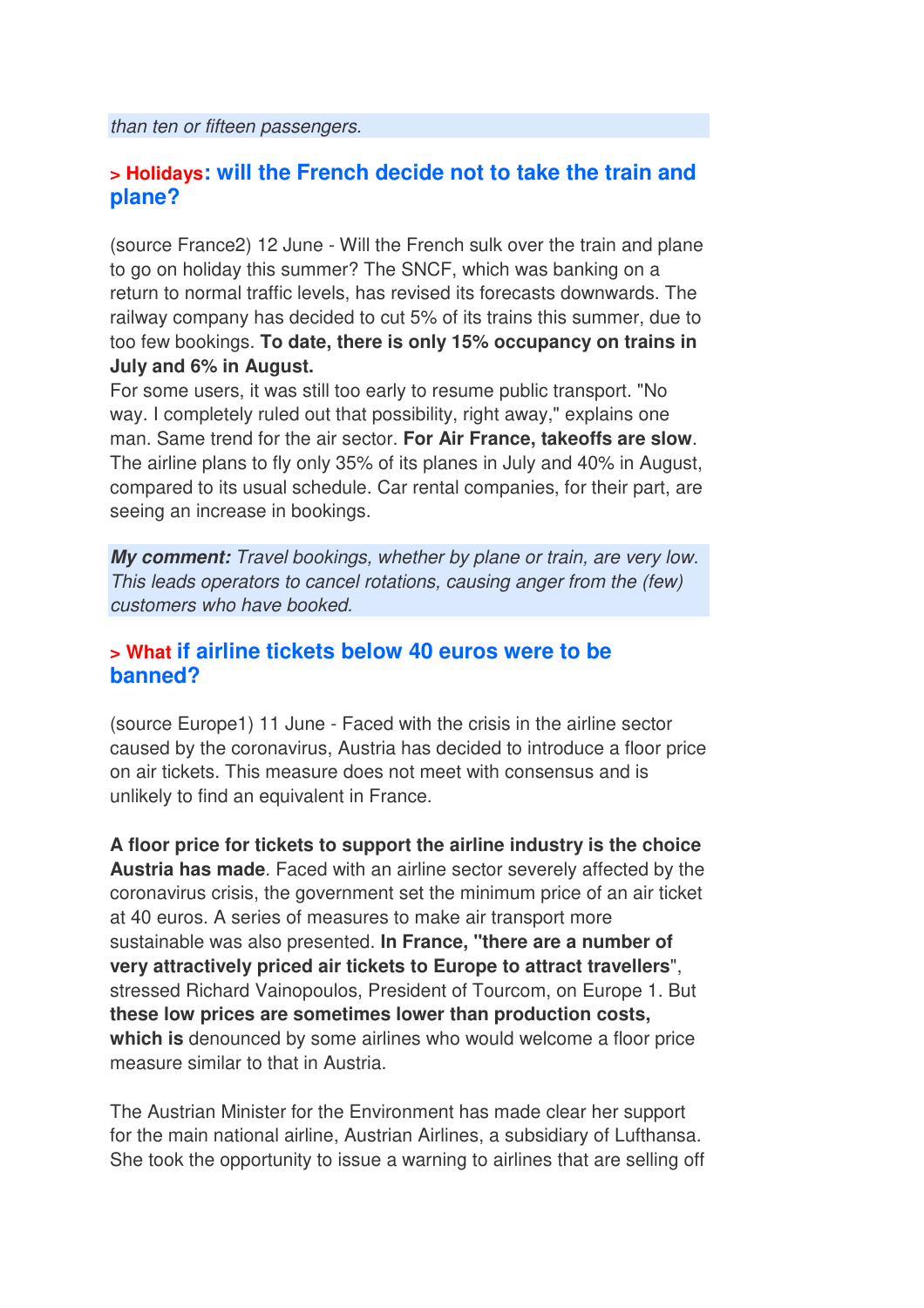tickets. "We are the pioneers against social dumping by low-cost airlines," said Elisabeth Köstinger.

A coherent measure according to Pascal de Izaguirre, Corsair's CEO. "It seems to me to be a fairly healthy measure. It would be wrong for some companies to take advantage of the crisis to try to eliminate competitors who are in a difficult situation by charging fares that are not in line with economic reality. **Offering prices below the cost of production should not be allowed to be the case**".

**My comment:** Despite Austrian legislation, Ryanair offers tickets from France to Vienna for less than 60 euros per round trip.

For such a measure to be really effective, it would have to be applied by all European countries. With the risk of slowing down the resumption of travel. Will governments dare to take this decision?

## **Stock market press review**

## **> Air France - KLM in a speculative whirlwind**

(source abcbourse) 12 June - The **Air France share has been experiencing very sharp variations over the past few weeks**. The share recently took off surrealistically, rising by over 80% to  $€6.50$ before falling back like a soufflé with the market correction. However, this brief speculative movement should not make us forget the major crisis the sector is going through. Today, there is no reason to expect such a rapid recovery and, on the contrary, all the challenges facing the company may not be well taken into account by investors. The summer and the resumption of transatlantic flights will shed additional light on the speed of the return to normal, but today's expectations are a little too optimistic.

We remain negative on this issue and anticipate a return to a breakeven point of around four euros.

**My comment:** Over the last two weeks, the Air France-KLM share price has varied enormously: it went from  $\epsilon$ 4.28 to  $\epsilon$ 6.04 (+41.2%) then fell back to  $\epsilon$ 4.682 (-22.5%). In addition, the volumes exchanged were very high (4 to 6 times the usual volumes).

The main reason is short selling. This consists for a professional to sell shares he does not own. In doing so, he bets on the price to fall.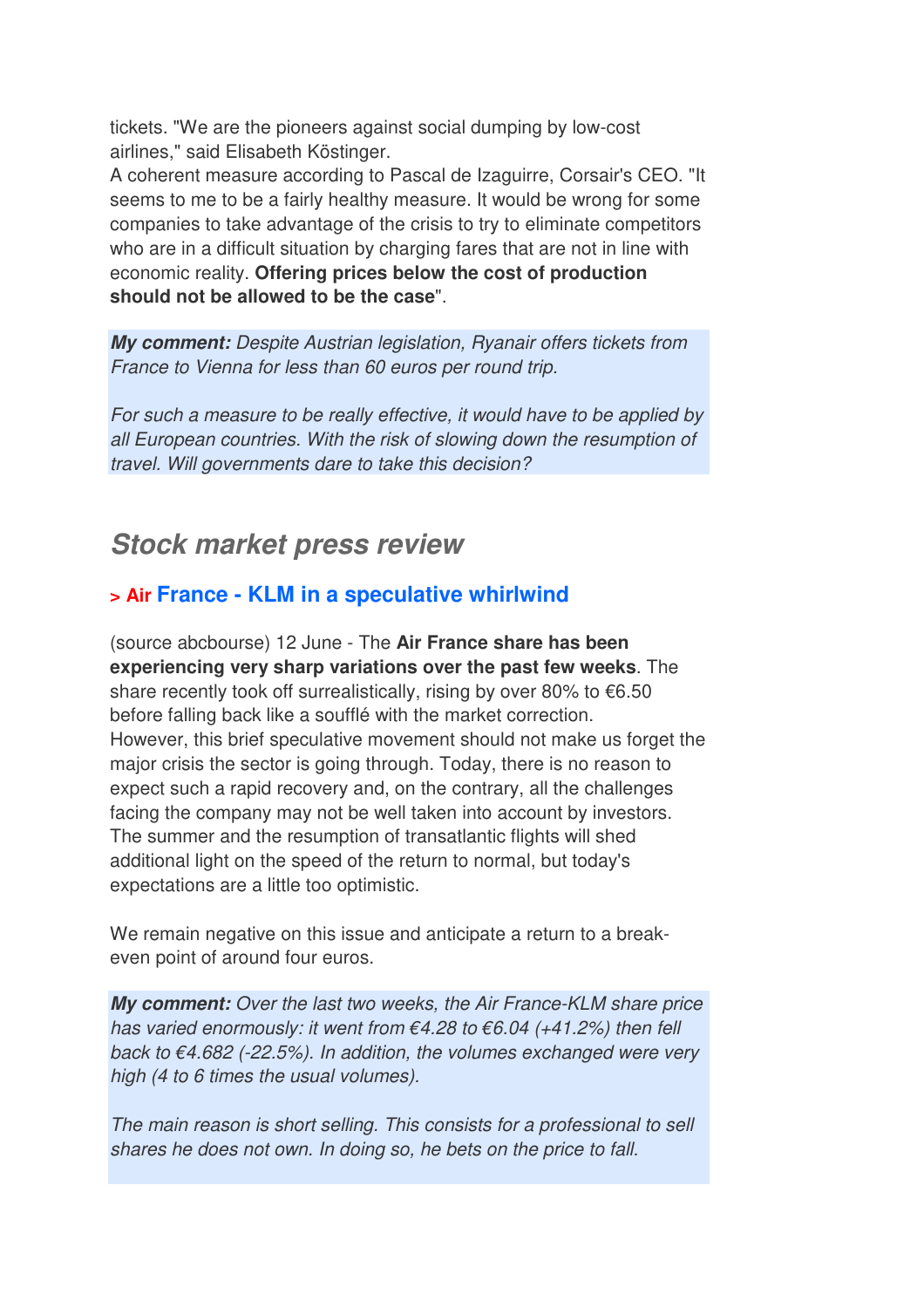Already at the beginning of the health crisis, this situation had already been observed, with the share price falling from  $\epsilon$ 9.7 to  $\epsilon$ 4.3. Given the importance of the phenomenon, this practice was banned between March 18, 2020 and May 18, 2020.

## **End of press review**

## **> My comment on the evolution of the Air France-KLM share price**

**The Air France-KLM share** closed **at 4.682 euros on** Monday 15 June. **It is down a very sharp 22.5%** over one week, **after having risen by 41.2%** the previous week. Read the detailed explanations in the "Stock Market Press" section above.

At the start of the coronavirus epidemic, the Air France-KLM share was at 9.93 euros.

**The average (the consensus) of analysts for the AF-KLM share is 4.59 euros**. Many analysts lowered their price forecasts at the beginning of the health crisis. You can find on my blog the details of the analysts' consensus.

**The barrel of Brent crude oil** (North Sea) **is down slightly from \$1 to \$40.** Announcements of the start of deconfinement give the signal for a resumption of industrial activity. At the beginning of the coronavirus epidemic, it was at \$69. Production is still higher than (low) demand.

#### **This indicative information in no way constitutes an invitation to sell or a solicitation to buy Air France-KLM shares.**

You can react to this press review or provide me with any information or thoughts that will help me better carry out my duties as a director of the Air France-KLM Group.

## **You can ask me, by return, any question relating to the Air France-KLM group or employee shareholding...**

I'll see you soon.

To find the latest press reviews of Monday, it's here